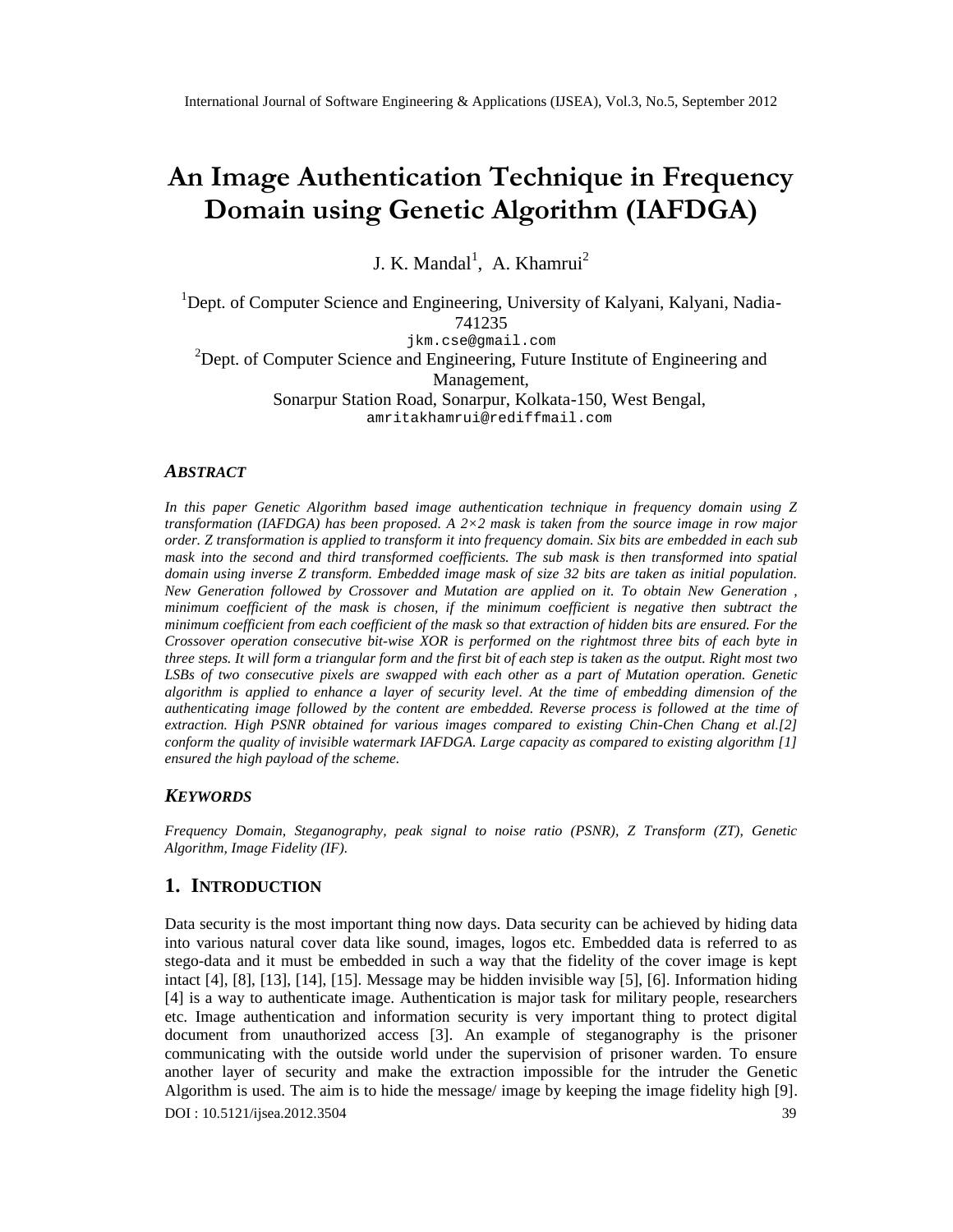The most common method is LSB substitution [9] through masking, filtering and transformation of the source image [7]. In this paper an image authentication and data hiding technique has been proposed. Most of the previous work [12], [11], [1], [2], [10] uses minimum bits for hiding but the present algorithm has high capacity with minimum/undetectable change of the visibility. Rest of the paper is organized as follows. Section 2 deals with the proposed technique. Results and comparisons are given in section 3. Concluding remarks are presented in section 4 and references are drawn at end.

# **2. THE TECHNIQUE**

 $A$  2 $\times$ 2 sub mask is taken in row major order from the host Gray scale image in recursive manner and Z transformation is applied on it to transform it into frequency domain. In each sub mask six bits are embedded in second and third transformed coefficients. In the second coefficient second, third and fourth LSB is chosen for embedding where as in the third coefficient positions are third, fourth and fifth. Embedding position is chosen in such a way that during reverse transform there is no loss of precision. Identical embedding with same information is done in second and fourth coefficient so that the effect of algebraic addition of complex conjugate during reverse transformation is nullified. Inverse Z transformation is performed to transform the embedded image mask from frequency to spatial domain. Resulting image mask of size 32 bit is taken as initial population. New Generation followed by Crossover and Mutation are applied on it. In New Generation operation find out the minimum coefficient of the mask, if it is less than zero then subtract the minimum coefficient from each of the element of the mask otherwise skip these step. New Generation is applied to keep high image fidelity and to avoid in generating negative pixel during reverse transform. In Crossover operation rightmost three bits of each byte is taken, a consecutive bitwise XOR is performed on three steps, it will form a triangular form and the first bit of each step is taken as the output. Mutation operation is performed on the rightmost two bits of each byte, as a result the rightmost two bits of each byte are swapped with each other. Crossover and Mutation are performed in reversible way. Genetic Algorithm is applied to increase another layer of security without changing the image fidelity.

The formula for Z- Transform is

 $X(z) = X(m) r<sup>-m</sup> e<sup>-j n</sup>$  (limit is taken 0 to as pixel value cannot be negative for an image)

In the present implementation the value of r is taken as 1 and varies between  $0 \leq -2$ . For a  $2\times2$  sub image there are four pixel values in the mask and set of frequencies taken are:  $=$  { 0,  $/2,$ ,  $3/2$ .



Figure.1.1: The process to embed the Secret data into the source image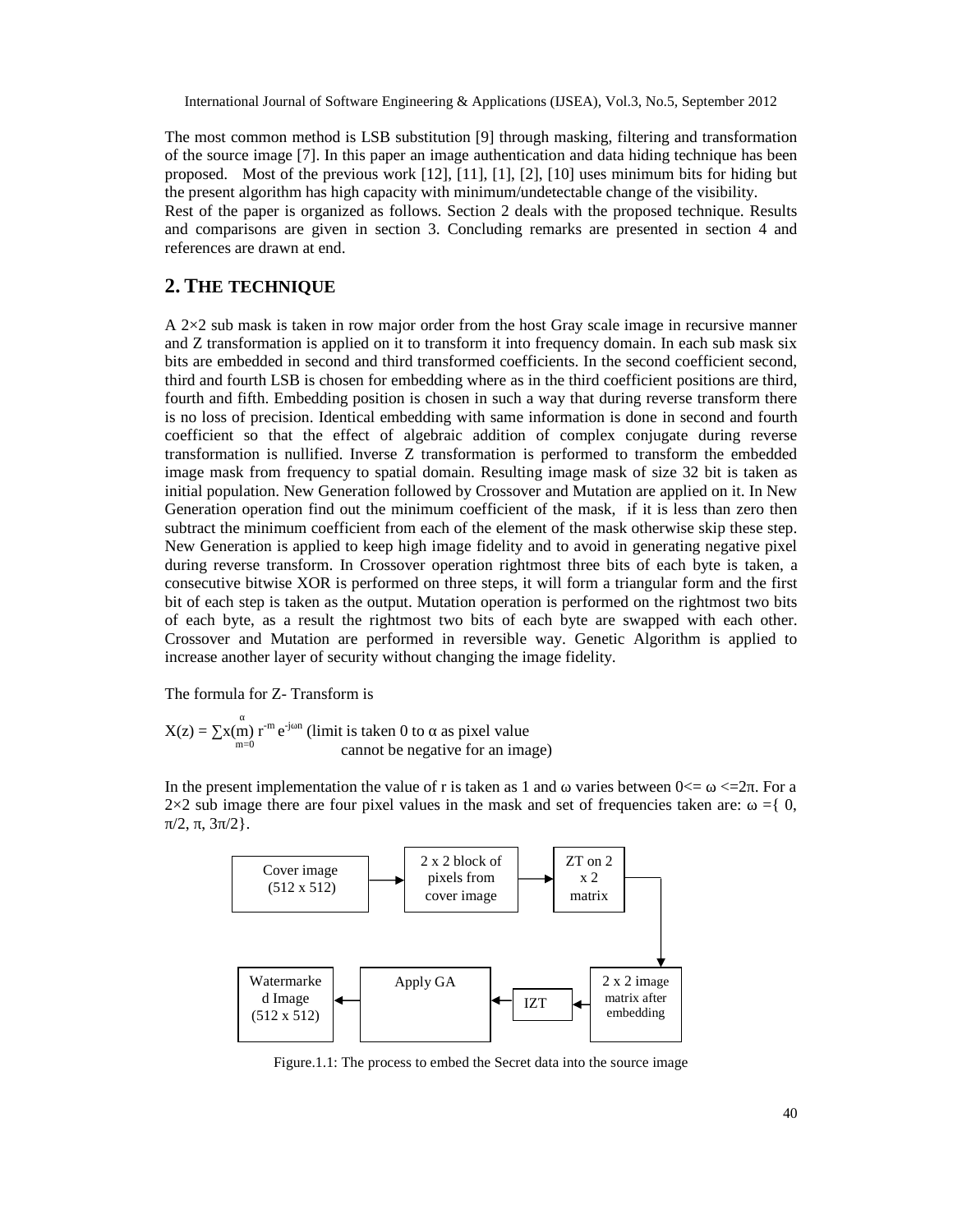

Figure. 1.2: The process to extract Secret data from the watermarked image Figure 1: Schematic diagram of IAFDGA

Z-Transform is a two dimensional function where (n1, n2) is a spatial coordinate can be represented by equation (1).

$$
f(z1, z2) = \sum_{n1 = -\infty}^{\infty} \sum_{n2 = -\infty}^{\infty} f(n1, n2)z1^{-n1}z2^{-n2}
$$
 (1)

Where z1 and z2 are both complex numbers consisting of real and an imaginary parts. Since z1 and z2 are complex numbers, let  $z1=e^{j-1}$  and  $z2=e^{j-2}$ , Where  $e^j = \cos + j\sin$ . Substituting the values of  $z1$  and  $z2$  in equation (1), the equation (2) becomes the discrete form of two dimensional Z-Transformation equations.

$$
f(e^{j\omega 1\pi}, e^{j\omega 2\pi}) = \sum_{n=1-\infty}^{\infty} \sum_{n=2-\infty}^{\infty} f(n1, n2) e^{j\omega 1\pi^{-n1}} e^{j\omega 2\pi^{-n2}}
$$
  
Or  $f(\omega 1, \omega 2) = \sum_{n=1-\infty}^{\infty} \sum_{n=2-\infty}^{\infty} f(n1, n2) e^{-j\pi(n1\omega 1 + n2\omega 2)}$  (2)

Where  $\frac{1}{4}$  and  $\frac{1}{2}$  are two frequency variables, varies from - to + and n1 and n2 is finite and positive numbers. In case of present implementation ranges between 0 to 3  $/2$  and n1 and n2 varies from 0 to 1.

The discrete form of Two Dimensional Inverse Z-Transform of a function f(n1, n2) is represented by equation (3).

$$
f(n1, n2) = \frac{1}{4} \sum_{\omega 1 = -1}^{1} \sum_{\omega 2 = -1}^{1} f(\omega 1, \omega 2) e^{j\pi(n1\omega 1 + n2\omega 2)}
$$
(3)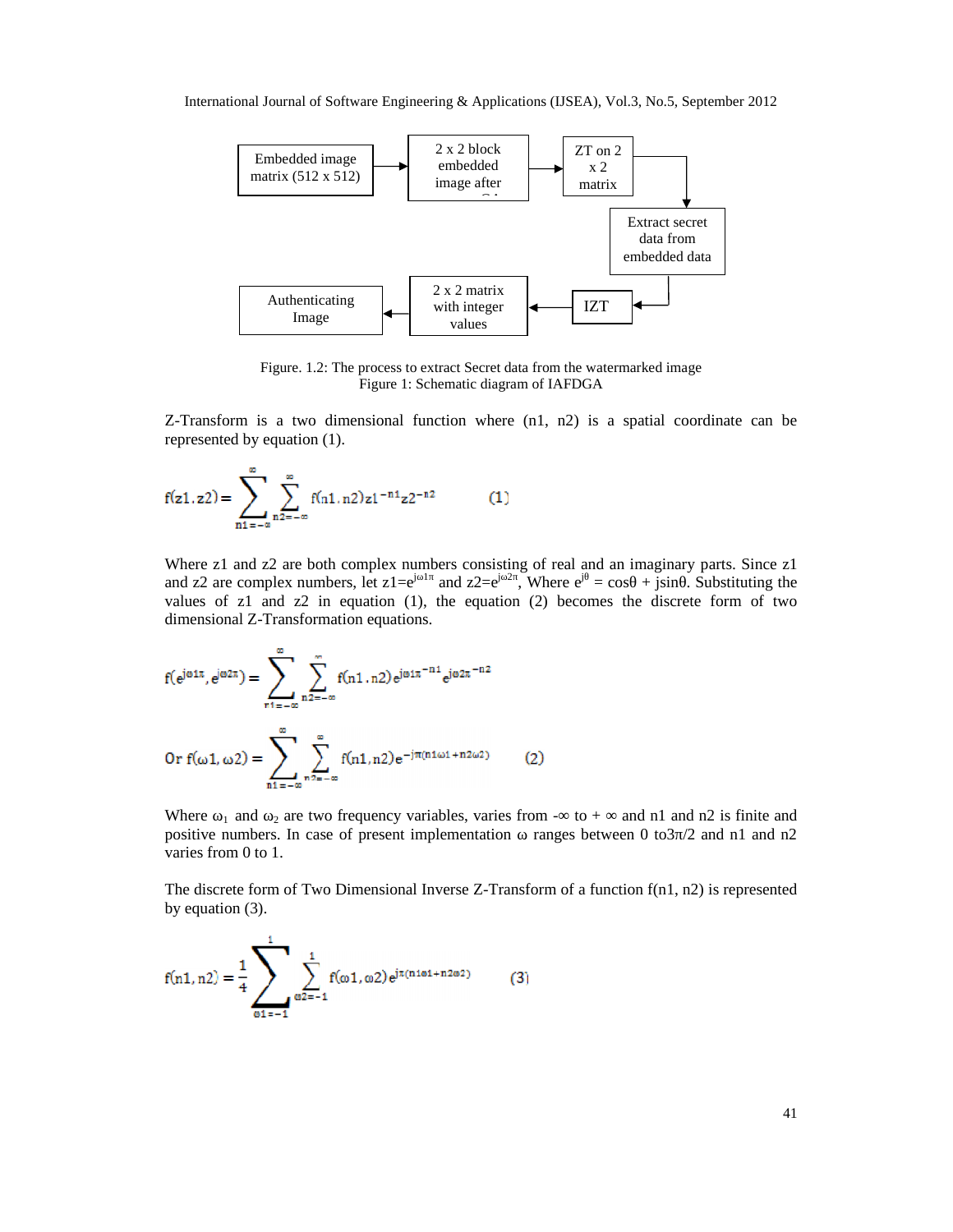Schematic diagram of the technique is shown Figure1 of which Figure.1.1 shows process of encoding that of Figure.1.2 depicts the process of decoding. Algorithm of insertion and extraction are given in section 2.1 and 2.2 respectively. A complete example has also been illustrated in section 2.3.

# **2.1. Insertion Algorithm**

The technique uses gray scale image of size  $p \times q$  as input. Authenticating image of size  $m \times n$  is chosen. Six bits of authenticating image are embedded in each mask of transformed coefficients in Z-domain followed by Genetic Algorithm to increase another layer of security without changing visibility.

**Input** : Host image of size p×q, authenticating image of size m×n.

**Output :** Embedded image of size p×q.

**Method :** Insertion of authenticating image bit-wise into the gray scale image.

- 1. Obtain the size of the authenticating image  $m \times n$
- 2. Read source image mask of size  $2\times 2$  in row major order. Apply Z-Transform onto ( $2\times 2$ ) to generate transformed coefficients
- 3. Embed secret bits onto the second, third and fourth LSB position of the second coefficient of 2 x 2 mask. For embedding secret bits the dimension of the authenticating image followed by the content are embedded
- 4. Embed secret bits onto the third, fourth and fifth LSB position of the third coefficient of 2 x 2 mask
- 5. Copy second embedded coefficient onto fourth coefficient of the mask
- 6. Apply Inverse Z-Transform to transform the mask to spatial domain
- 7.  $2\times2$  embedded image mask of size 32 bits are taken as initial population. Perform New Generation operation on the initial population. Obtain the minimum coefficient of the embedded image mask. If minimum is negative then subtract magnitude of minimum from each coefficient otherwise do nothing
- 8. Crossover is applied onto each New Generated mask. A consecutive bit-wise XOR is performed on rightmost three LSBs of each mask in three steps and the first bit of each step is taken as output.
- 9. For Mutation operation rightmost two LSBs of the consecutive two pixels of each mask are swapped
- 10. Repeat step 2 to 9 for the whole cover image
- 11. Stop.

# **2.2. Extraction Algorithm**

The embedded image is received in spatial domain. The embedded image is taken as the input and the authenticating message/ image size, content are extracted.

**Input** : Embedded image of size p×q.

**Output :** Host image of size p×q, authenticating image of size m×n.

**Method :** Extract bits of authenticating image from embedded image.

- 1. 2×2 mask of the embedded image is taken in row major order. For reverse Mutation operation rightmost two LSBs of two consecutive pixels of each mask are swapped.
- 2. Reverse Crossover is performed through consecutive bit-wise XOR operation on the rightmost 3 LSBs of each reverse mutated pixel in three steps. The first bit of each step is taken as the output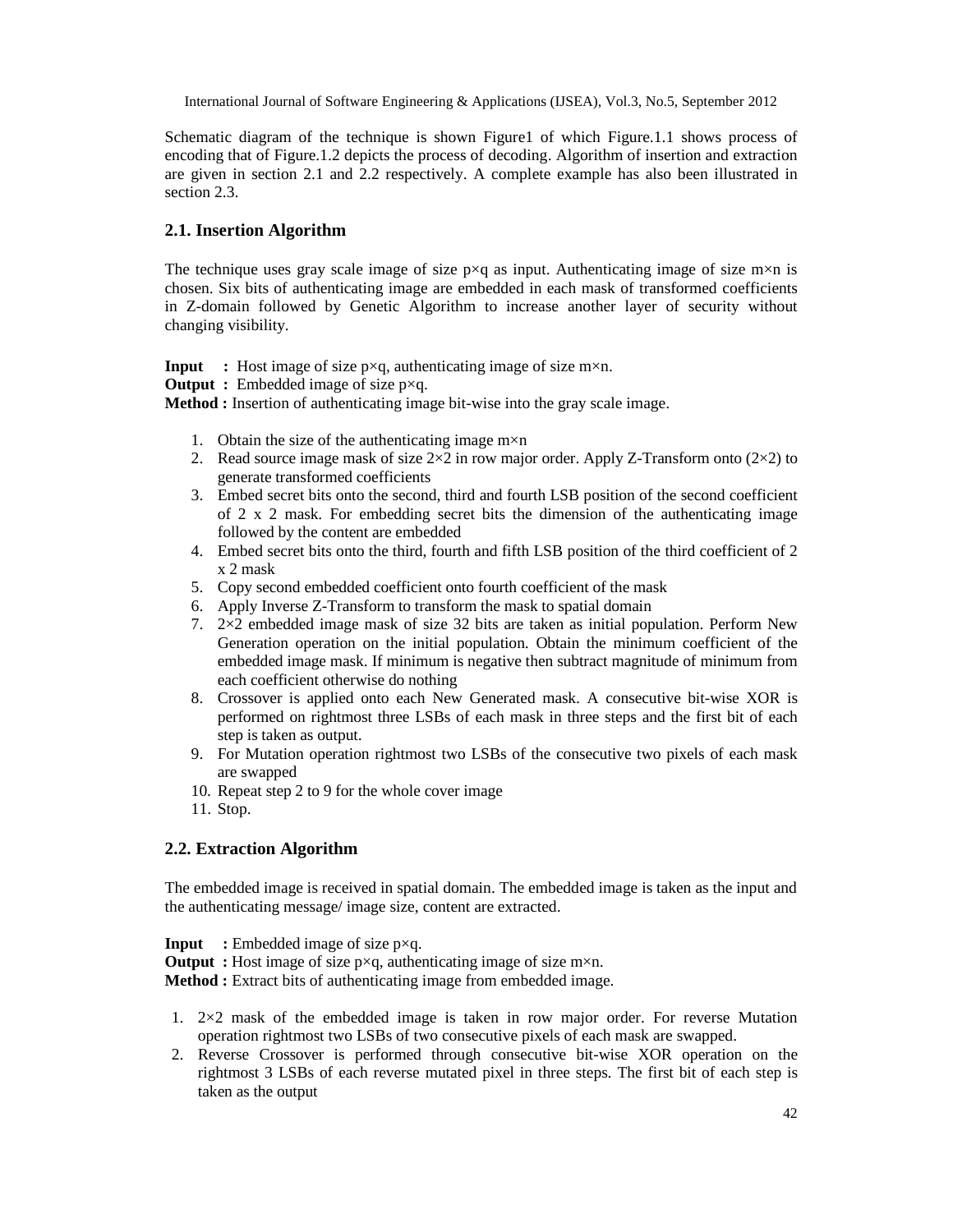- 3. Apply Z-Transform onto the reverse crossover image mask to transform into frequency domain
- 4. Extract the authenticating bits from the second, third and fourth LSB of the second coefficient of the  $2\times2$  mask. Replace authenticating message/ image bit position in the block by '1'. For each eight extracted bits construct one image pixel of authenticating image
- 5. Extract the authenticating bits from the third, fourth and fifth LSB of the third coefficient of 2×2 mask. Replace authenticating message/ image bit position in the block by '1'. For each eight extracted bits construct one image pixel of authenticating image
- 6. Repeat step 1 to 5 to regenerate authenticating image as per size of the authenticating image
- 7. If the extracted image and embedded authenticating image are same then the document is authentic
- 8. Stop.

#### **2.3. Example**

Consider bits of Jet image (figure 2a ) to be inserted into each mask of Lenna image (Figure 2c). Figure 2b shows pixels of Lenna image in spatial domain. Six bits of the Jet image are inserted into the Lenna image in  $2\times 2$  mask. Insertion is done in the second coefficient of each mask on second, third and fourth LSB bits and third coefficient on third, fourth and fifth LSB bits of the byte of Lenna. Resultant image after embedding is shown in Figure 2d in frequency domain and Figure 2e in spatial domain. Figure 2f shows New Generation. Figure 2g and 2h shows Crossover and Mutation.

| 001011<br>Figure 2a: Bits of<br>Jet Image                                                                             | 155<br>155<br>(Source sub image<br>block)<br>Figure 2b: Source<br>Image Lenna                                       | 154<br>154                                          | 618<br>2<br>transformed<br>mask)<br>Figure 2c:<br>Source image<br>Lenna after ZT                            | 0<br>0<br>(Real<br>Coefficients of | 618<br>26<br>Figure<br>Embedded        | 8<br>8<br>2d:<br><b>Image Block</b>                                                         |
|-----------------------------------------------------------------------------------------------------------------------|---------------------------------------------------------------------------------------------------------------------|-----------------------------------------------------|-------------------------------------------------------------------------------------------------------------|------------------------------------|----------------------------------------|---------------------------------------------------------------------------------------------|
| 165<br>148<br>148<br>157<br>Stego sub image<br>block after IZT<br>Figure 2e:<br>Stego Image<br><b>Block after IZT</b> | 165<br>157<br>Stego sub image<br>block after New<br>Generation as no<br>negative part is<br>there<br>New Generation | 148<br>148<br>Figure 2f: Stego<br>Image Block after | 166<br>158<br>Stego sub image<br>block after<br>Crossover<br>Stego Image<br><b>Block</b> after<br>Crossover | 151<br>151<br>Figure 2g:           | 167<br>158<br>Stego sub<br>image block | 150<br>151<br>after Mutation<br>Figure 2h:<br>Stego Image<br><b>Block</b> after<br>Mutation |

Figure 2: Encoding Process Of Iafdga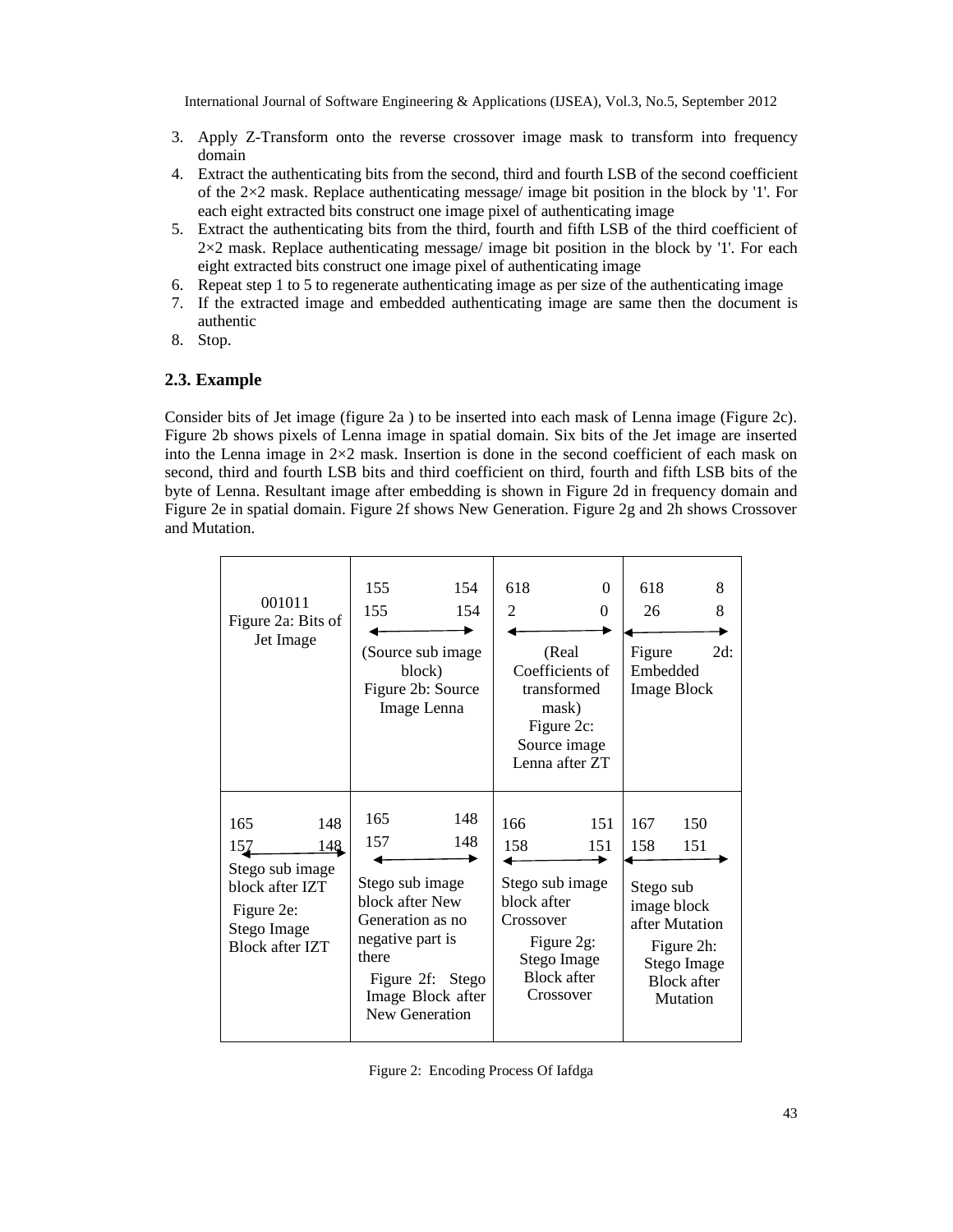# **3. RESULTS COMPARISON AND ANALYSIS**

Analysis of result has been made on various images taken from image database [16] using IAFDGA technique in terms of visual interpretation, PSNR, MSE and IF. Figure 3a shows the host images Lenna, Mandrill, Peppers. Figure 3b shows embedded Lenna, Mandrill, Peppers on embedding Jet image using IAFDGA. Figure 3c is the authenticating image Jet. Table I shows the PSNR value for each embedding against the source image.

From the table it is seen that the maximum value of the PSNR is 39.245163 and that of minimum value of the PSNR is 38.373398. Table II shows the comparison of PSNR values and capacity of the proposed technique and the existing Mandal J. K. et al [1] and Chin-Chen Chang et al.[2]. In comparison with existing [1] it is seen that the proposed technique has higher patload compared to the existing [1]. In comparison with existing [2] it is seen that the proposed technique has higher capacity and better PSNR compared to the existing [1]. The maximum capacity of the existing [1] is 216000 and existing [2] 36850 is where as the maximum capacity of the proposed technique is 393210. The average value of PSNR for the proposed technique is 38.85 which is much higher than the existing [2] average value 29.43. The following formula are used to calculate PSNR, MSE and IF (image fidelity).

$$
PSNR = 10 \log(max(I_{m,n}^2)/MSE)
$$

$$
MSE = \frac{1}{MN} * \sum_{m,n} (I_1 m, n - I_2 m, n)^2
$$
  

$$
IF = 1 - \sum_{m,n} (I_{1m,n} - I_{2m,n})^2 / \sum_{m,n} I_{2m,n}
$$



Table I PSNR, MSE, IF values obtained for various images using IAFDGA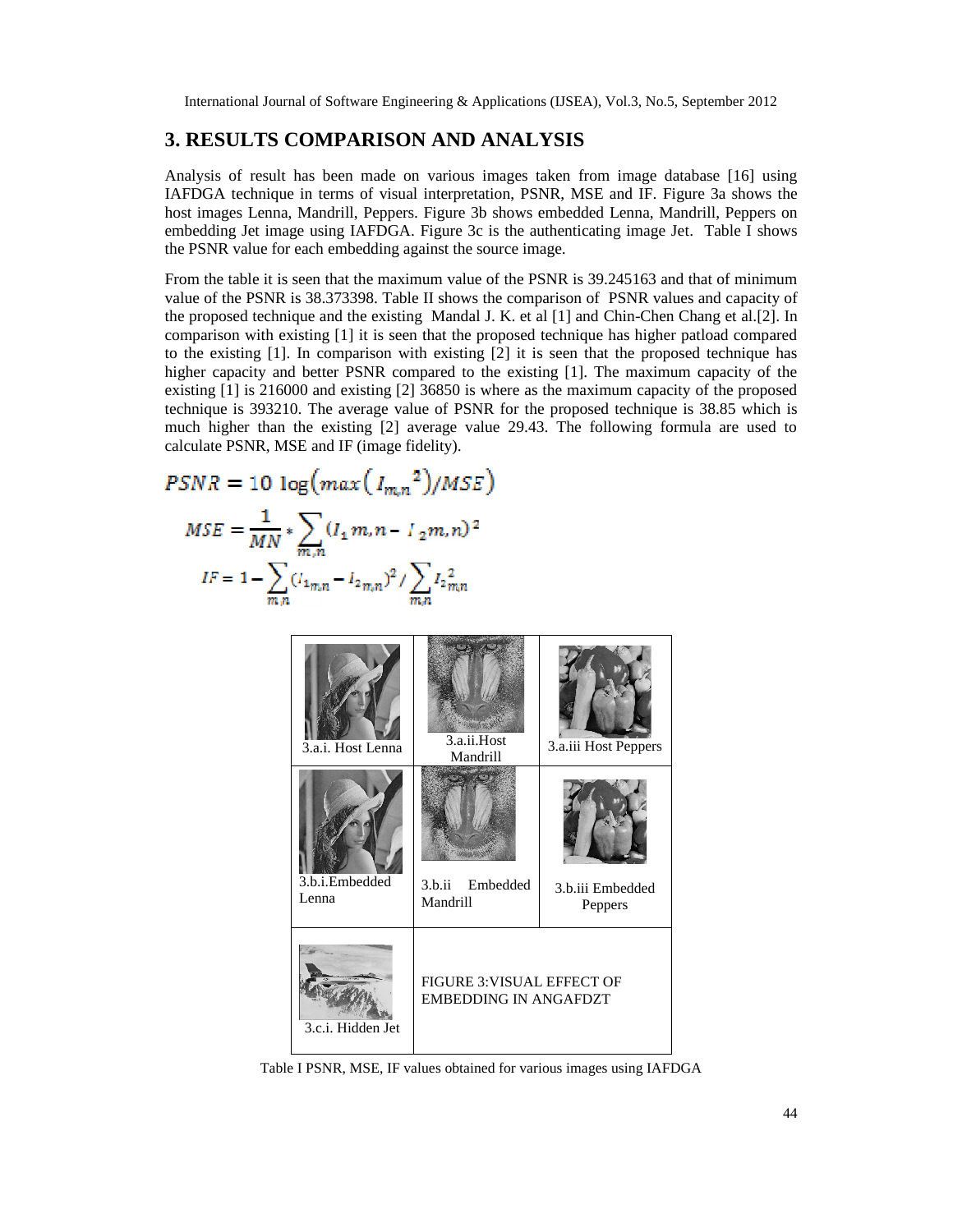| Host<br>Image | <b>PSNR</b> values | <b>MSE</b><br><b>Values</b> | TF       |  |
|---------------|--------------------|-----------------------------|----------|--|
| Lenna         | 38.879440          | 8.416592                    | 0.999476 |  |
| Mandrill      | 39.245163          | 7.736851                    | 0.999585 |  |
| Peppers       | 38.937149          | 8.305492                    | 0.999534 |  |
| Elaine        | 39.127232          | 7.949818                    | 0.999616 |  |
| Sailboat      | 38.903732          | 8.369648                    | 0.999590 |  |
| <b>Boat</b>   | 38.843693          | 8.486160                    | 0.999553 |  |
| Jet           | 38.373398          | 9.456718                    | 0.999724 |  |

Table II Comparison of PSNR values between IAFDGA and existing[1]

| Host<br>Image | <b>PSNR</b> values<br>оť<br><b>IAFDGA</b> | Capacity<br>оf<br><b>IAFDGA</b> | <b>PSNR</b><br>values of<br><b>EXISTIN</b><br>G[1] | capacit<br>у<br><b>EXISTI</b><br>NG <sub>[1]</sub> | <b>PSNR</b><br>values<br>оf<br><b>EXISTI</b><br>NG[2] | Capacity<br>of<br><b>EXISTIN</b><br>G[2] |
|---------------|-------------------------------------------|---------------------------------|----------------------------------------------------|----------------------------------------------------|-------------------------------------------------------|------------------------------------------|
| Lenna         | 38.879440                                 | 393216                          | 40.917221                                          | 216000                                             | 30.34                                                 | 36850                                    |
| Mandri<br>11  | 39.245163                                 | 393216                          | 40.973183                                          | 216000                                             | 26.46                                                 | 35402                                    |
| Peppers       | 38.937149                                 | 393216                          | 40.942974                                          | 216000                                             | 30.65                                                 | 36804                                    |
| <b>B</b> oat  | 38.843693                                 | 393216                          | 40.943676                                          | 216000                                             | 29.75                                                 | 36710                                    |
| Jet           | 38.373398                                 | 393216                          | 40.927849                                          | 216000                                             | 29.98                                                 | 36817                                    |

# **4. CONCLUSIONS**

The paper proposed an image authentication technique in frequency domain using Genetic Algorithm termed as IAFDGA based on Z Transformation for gray scale images. This paper shows that the proposed technique has higher capacity compared to existing approach Mandal J. K. et al. [1] and better PSNR compared to Chin-Chen Chang et al.[2] without altering the fidelity.

#### **ACKNOWLEDGEMENTS**

The authors express deep sense of gratitude to the IIPC Project of AICTE, of the department of CSE, University of Kalyani, India where the computational works have been carried out.

# **REFERENCES**

- [1] Mandal J. K. And Khamrui A et al "A Novel Genetic Algorithm based Data Embedding Technique in Frequency Domain using Z Transform", The Second International Conference on Advances in Computing and Information Technology (ACITY) July 13-15,2012 Chennai, India- Volume 2, ISBN 978-3-642-31551-0, Pages: 885-893.
- [2] Chin-Chen Chang et al "Reversible hiding in DCT- based compressed images", ScienceDirect Information Science vol :177, July 2007 Pages: 2768-2786.